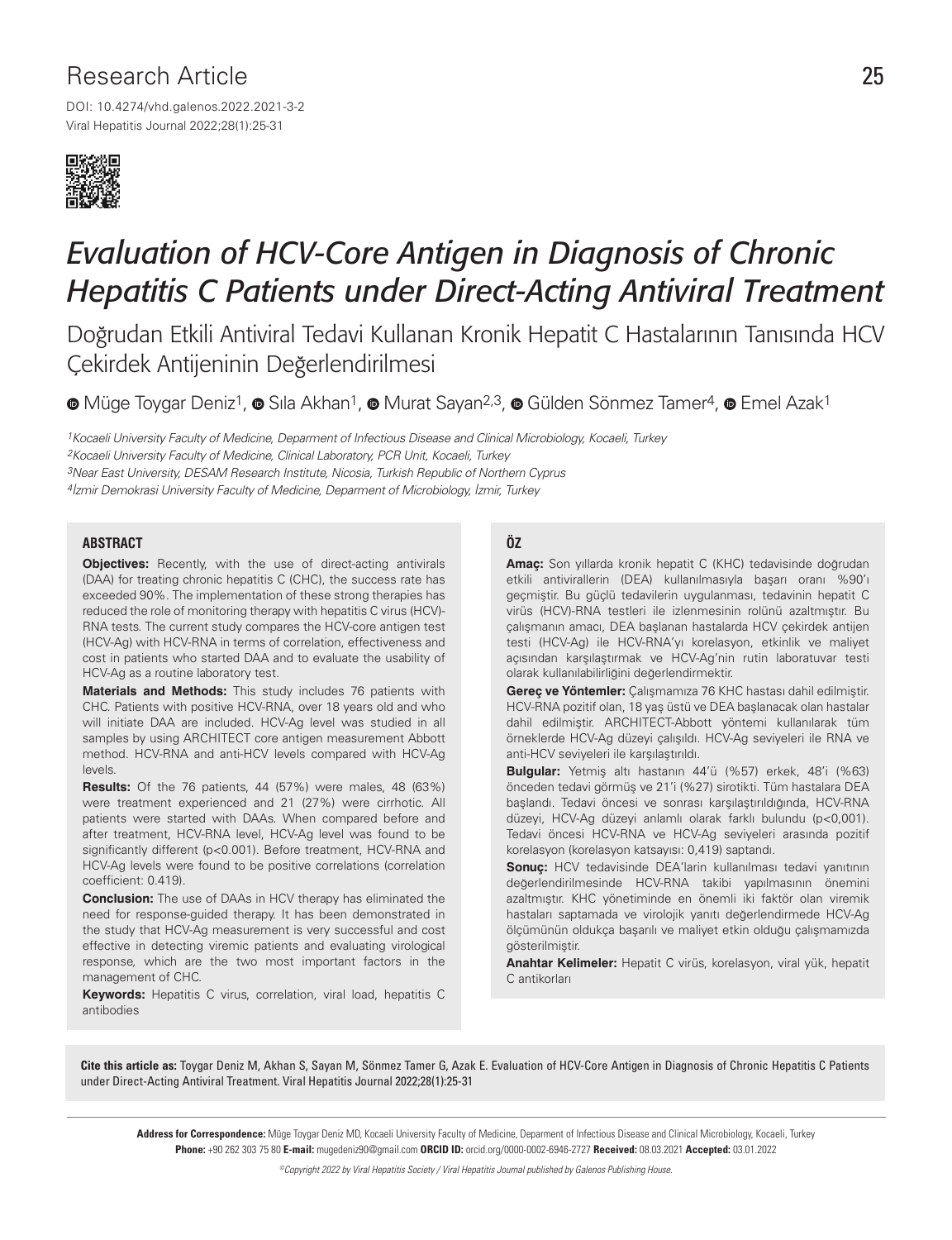# **Introduction**

Hepatitis C virus (HCV) infection is a blood-borne disease that affected approximately 185 million people worldwide (1). It has been estimated that HCV accounts for 27% of cirrhosis and 25% of hepatocellular carcinoma (HCC) worldwide (2). In Turkey, the prevalence of anti-HCV positivity was found to be 1% and prevalence increased after 50 years of age most of them unaware of their infection (3). In 2030, it is estimated that approximately 80,000 people may have cirrhosis, 3,770 people may have HCC related to HCV, and 3,420 people will be lost due to HCV infection (4).

The diagnosis of hepatitis C infection is made by detection of HCV-RNA by molecular methods after detection of anti-HCV antibodies by ELISA. HCV-core antigen testing is a convenient, inexpensive alternative, as it is correlated with HCV-RNA, in resourcerestricted locations or when the HCV-RNA test is not available. HCVcore antigen tests have been introduced to supplement anti-HCV tests or HCV quantitative real time polymerase chain reaction (qRT-PCR) analyses over the last decade (5,6). This chemiluminescent microparticle immunoassay uses microparticles coated with anti-HCV monoclonal antibodies for the detection of HCV-Ag by capturing. The first in-house HCV-core antigen assays that were shown to have insufficient performance for clinical application mainly due to their low sensitivity were developed in Japan in the early 1990s. Over the years, researchers from Abbott Laboratories (North Chicago, IL) have recently developed the ARCHITECT HCV-Ag method which is used in this study. Despite all the advantages mentioned in the literature the manufacturer of HCV-core antigen assays recently stopped active marketing of these assays in several countries. It will, unfortunately, and probably, never be possible to determine the actual potential and usefulness of HCV-core antigen testing in the management of hepatitis C (7).

The diagnosis and treatment of HCV infection have improved a lot over the years. Over finally, well-tolerated and effective treatments with oral antivirals inhibiting HCV non-structural viral proteins involved in viral replication have been marketed this last decade, allowing the cure of all infected subjects (8). The main goal of chronic hepatitis C (CHC) treatment is to reduce the risk of developing HCC, the morbidity, and mortality associated with this disease, and the need for liver transplantation by the sustained virological response (SVR), which is defined as the inability to detect HCV-RNA in the blood 12 or 24 weeks after treatment is completed (9). The ratio of SVR is over 90% with these directacting antivirals (DAA). With these advances in HCV treatment, it would be beneficial to simplify the diagnosis and increase the screening to provide more patients access to new treatments. According to the European Association for the Study of the Liver (EASL) guideline, two main factors in the management of CHC; to detect basal viral load before treatment and to see that viral load becomes negative after treatment. In resource-limited environments where a nuclear acid test (NAT) is not available, using an HCV-c-Ag test to confirm viremia is recommended (10).

The purpose of this study; to compare the HCV-core antigen test with HCV-RNA, which is studied in the patient before and after the treatment of patients using DAA, and to evaluate the usability of core antigen measurement as a routine laboratory test.

# **Materials and Methods**

Seventy-six patients with chronic HCV infection who applied to infectious diseases outpatient were included in this study. Patients were diagnosed with CHC according to the EASL guidelines. The presence of HCV-RNA above the threshold value was used for establishing the diagnosis of HCV. The anti-HCV positivity longer than 6 months was used as the criterion for chronicity (11). All patients were HCV-RNA positive, over 18 years old, and who would start treatment with DAA. Patients used sofosbuvir/ledipasvir (SOF/LDV), ritonavir boosted paritaprevir-ombitasvir-dasabuvir (PrOD), telaprevir (TEL) and bocepravir (BOC) as DAA regimen. Patients with acute hepatitis C and under 18 years of age have been excluded from the study. The demographic, clinical, and virological variables of the patients were obtained by scanning from the hospital electronic data system. Whether patients had cirrhosis or not was obtained from imaging records or biopsy reports. ISHAK Modified Histological Activity index (HAI) scoring system was used for the pathological diagnosis of cirrhosis. HCV treatment was initiated according to guides and our the Health Practice Communiqué (12,13).

Before the treatment started, informed consent was obtained from the patients, and blood was taken into a 1 tube EDTA hemogram tube, centrifugation (5K rpm in 10 min) was performed as soon as they were received and their plasma was separated. At the end of the treatment, plasma of the same patients was obtained. Patients' plasma samples were stored at -80 °C until required for testing. Then, HCV-Ag level was studied in all samples by using the ARCHITECT core antigen measurement Abbott method (Denka Seiken Co., Tokyo, Japan) HCV-RNA and anti-HCV levels before and after treatment, which were routinely studied in our hospital, were obtained using the hospital data system and compared with HCV-Ag levels. The lower detection limit for the HCV-RNA and HCV-Ag levels was 15 IU/mL and 3 fmol/L, respectively. In addition, the HCV genotype was detected using type-specific RT-PCR. Patients with HCV-RNA negative or below the lower limit of measurement at 12 weeks post-treatment were identified as providing SVR.

Ethical approval for the study was received from Kocaeli University Faculty of Medicine Ethics Committee (approval number: 2018/212, date: 11.7.2018).

#### **Statistical Analysis**

Statistical evaluation was done with IBM SPSS 20.0 (IBM Corp., Armonk, NY, USA) package program. Compatibility with normal distribution was evaluated with the Kolmogorov-Smirnov test. Continuous variables were given as mean ± standard deviation and median (25<sup>th</sup>-75<sup>th</sup> percentile), and categorical variables were given as frequency (percent). The pre-treatment and post-treatment comparisons were determined by the Wilcoxon-Signed Ranks test since normal distribution assumption was not provided. Relationships between categorical variables were evaluated by chisquare analysis. Spearman correlation analysis was used to analyze the relationships between continuous variables. For statistical significance p<0.05 was considered sufficient.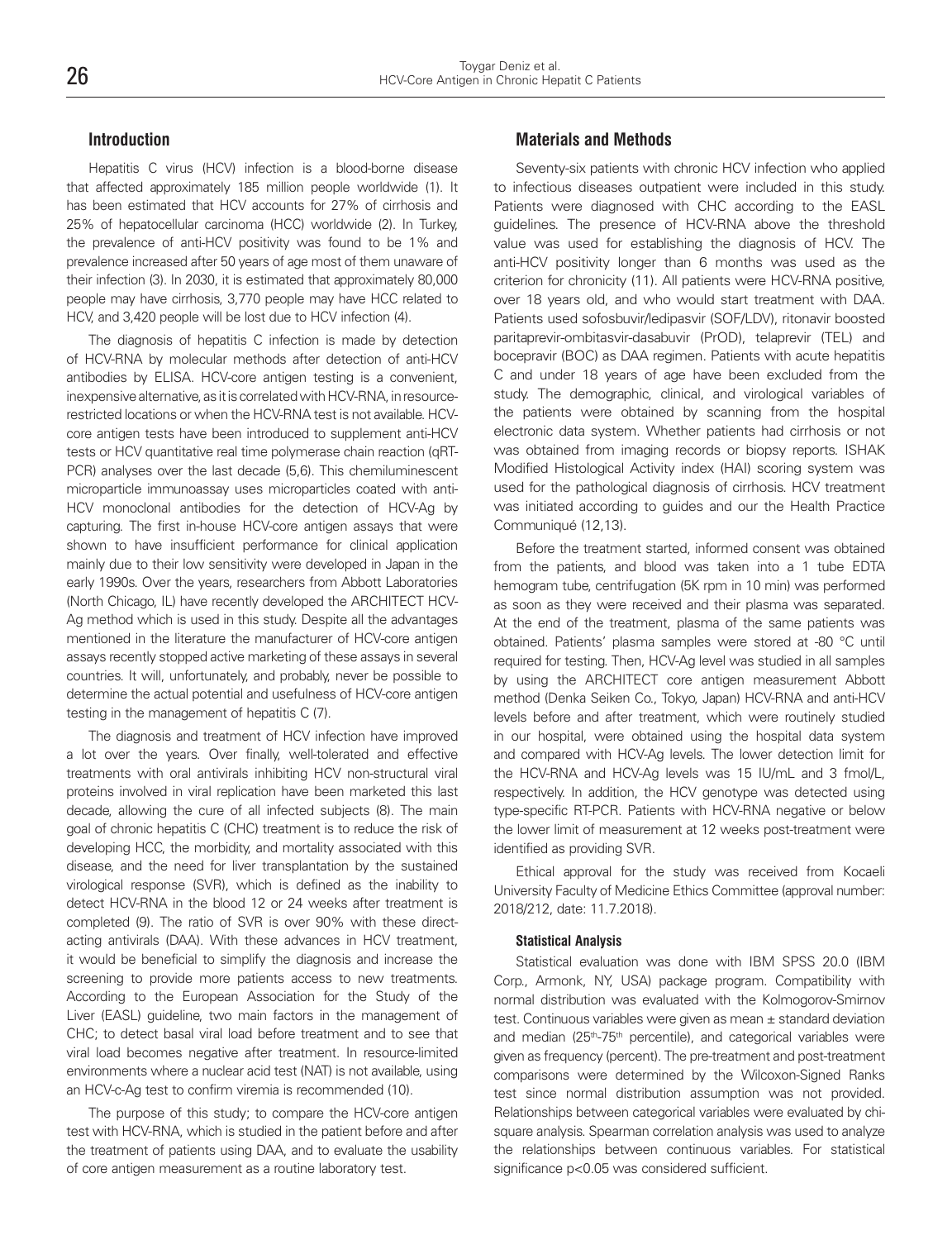# **Results**

For this study, a total of 76 patients treated with DAAs in the Kocaeli University, Infectious Diseases Outpatient Clinic during the year 2017 were included. Of the 76 patients; 44 (58%) were males and 32  $(42%)$  were females. The average age was  $56.97\pm13.56$ . It was determined that 46 of the patient's liver biopsy was performed. Nineteen patients were treatment - experienced, and 11 of them were chronic kidney failure. Patients with fibrosis 3 and above as a result of the biopsy were considered cirrhosis. Totally 21 patients had cirrhosis. Of these patients, 17 patients were accepted as cirrhosis as a result of the biopsy, 2 patients with liver imaging, 2 patients with fibroscan fibrosis score 4. The most common genotype in our patients was GT-1b (45, 59%). When the underlying diseases of the patients were evaluated, it was observed that 11 patients, 7 of whom underwent hemodialysis, had chronic kidney failure and eight patients had type 2 diabetes mellitus. There was also a history of liver transplantation in one patient and kidney in one patient. Five of the patients (6.6%) were coinfected with the hepatitis B virus (HBV), and their current HBV-DNA levels were negative. The demographic features are shown in Table 1.

Based on the guidelines, all patients started DAA treatment. Twenty-five patients were treatment-experienced. The most common DAAs for these patients were TEL (35%), SOF + LDV (27%), and BOC (25%) which were pan-genotypic. Treatments initiated to patients are summarized in Table 2.

When compared before and after treatment, HCV-RNA level, HCV-Ag level, aspartate aminotransferase (AST), alanine aminotransferase (ALT), and alpha-fetoprotein (AFP) parameters were found to be significantly different (p<0.001). However, there was no significant decrease in anti-HCV titer after treatment. A comparison of the laboratory parameters of the patients before and after the treatment is shown in Table 3.

All patients included in our study had a post-treatment response. Subsequently, 73 patients (96.1%) were provided with SVR, and 3 patients (3.9%) had positive HCV-RNA at the 12<sup>th</sup> week after treatment. It was determined that all patients who did not provide SVR received a TEL regimen. Relationship between cirrhosis and SVR or cirrhosis and age, no significant difference was found respectively ( $p=0.567$ ,  $p=0.566$ ).

In addition, pretreatment HCV-RNA, HCV-Ag, and anti-HCV values were compared and a significant relationship was found between HCV-Ag and HCV-RNA (p<0.001) (Table 4). There was no significant relationship between anti-HCV and other parameters. Also, it was observed that the patients had a positive correlation with HCV-RNA and HCV-Ag levels before treatment (Spearman correlation coefficient: r=0.419) (Figure 1).

# **Discussion**

The amount of HCV-core antigen in the blood correlates with the level of HCV-RNA, so it is also a test that can be used to demonstrate HCV replication and detect infected individuals (14,15,16,17,18,19,20,21). Studies evaluating the accuracy of these tests, the most studied analyzes (Abbott ARCHITECT HCV-Ag test and Ortho HCV-Ag ELISA) detected HCV viremia at approximately 93% and 99%, respectively (22). Chevaliez et al. (21) demonstrated in the SAPPHIRE I study that the level of HCV-Ag is a good option for detecting patients with viremia and evaluating their response to treatment. Similarly, in our study, it is seen that the HCV-Ag test can be used safely instead of HCV-RNA in the diagnosis and monitoring of treatment success of HCV-infected patients. Kesli et al. (23) reported a high correlation coefficient of 0.864 when comparing HCV-c-Ag levels with HCV-RNA levels. Also, Ergünay et al. (24) found a correlation coefficient of 0.937 between these parameters. Similarly, in this study the correlation coefficient of the two tests was found 0.419 (p<0.001) (Figure 1). For this reason, HCV-Ag can also be used as a new serological marker in diagnosis and follow-up. In the 2016 update of the EASL guideline, core antigen level measurement is now recommended as an alternative test in the diagnosis of acute and CHC (25). The results of our study may be useful feedback for the treatment and diagnosis guidelines.

Abbott ARCHITECT HCV-Ag detection is based on a twostage microparticle-based chemoluminescent analysis. This test provides to determine the HCV-core antigen and anti-HCV in human serum and plasma in 60 minutes (26,27). The HCV-Ag is more durable because of its protein structure but nucleic acid amplification tests are sensitive to environmental contamination. Unlike NAT tests, which require qualified personnel, HCV-Ag measurement can be applied in most laboratories due to its simple methodology (28). Usually, when a patient is infected with HCV, first HCV-RNA is detected in the blood while the core antigen can be detected after 1-2 days. It may seem rational to use in screening of risk groups (intravenous drug addicts, hemodialysis patients, human immunodeficiency virus coinfected patients, and other immunosuppressive patients). Also, it is recommended to use for screening in the blood bank (29). As of the time of the study, in terms of cost, the HCV-Ag measurement per kit is \$8, while the PCR method is \$25. So HCV-Ag method especially can be used in lower-income countries. The lower detection limit is 3 fmol/L and it was able to detect patients with HCV-RNA levels between 500 IU



**Figure 1.** Spearman correlation dynamic between HCV-RNA and HCV-Ag parameters HCV: Hepatitis C virus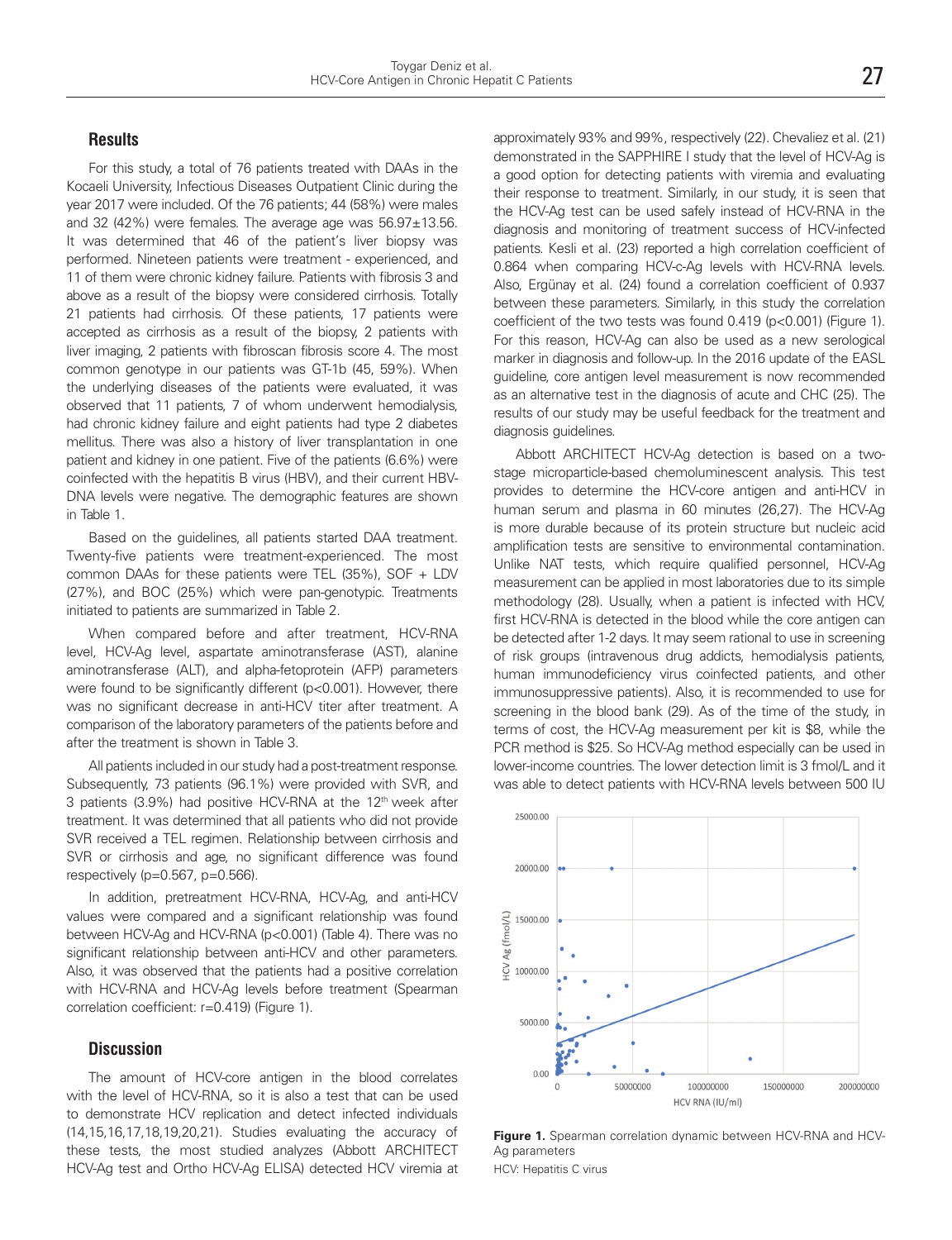and 3,000 IU/mL depending on HCV genotype (30,31). However, as in our study, most HCV patients have HCV-RNA levels well above these limits at the time of diagnosis. This may indicate that the probability of false-negative detection of HCV-Ag measurement is very low. Nevertheless, Freiman et al. (32) suggested HCV-RNA level detection to excluding false negativity since HCV-RNA low viremia may continue when HCV-Ag detection results in negativity.

In this study, the treatment of CHC with DAAs results in more than 90% SVR, regardless of genotype, cirrhosis, and previous treatment history. According to our findings, 96.1% SVR was observed and 3 patients who had relapsed after treatment were taking the TEL regimen. Şahin et al. (33) in a study in which retrospectively evaluated the results of 53 patients who received triple therapy based on TEL, the rate of SVR was found to be 58.5%. The application of these powerful therapies in recent years reduced the role of monitoring therapy with quantitative HCV-RNA tests (30). Also, to provide more patients access to new treatments, it will be useful to simplify the diagnosis of the disease and increase its screening. Anti-HCV is used for screening and in patients who are found positive, candidates for

| <b>Characteristics</b>                                                            | <b>Study group</b><br>(n, %) |
|-----------------------------------------------------------------------------------|------------------------------|
| <b>Patient</b>                                                                    | 76                           |
| Gender                                                                            |                              |
| Female                                                                            | 32 (42)                      |
| Male                                                                              | 44 (58)                      |
| Age                                                                               |                              |
| >65                                                                               | 52 (68)                      |
| <65                                                                               | 24 (32)                      |
| <b>Treatment status</b>                                                           |                              |
| Naive                                                                             | 28 (37)                      |
| Experienced                                                                       | 48 (63)                      |
| <b>Cirrhosis</b>                                                                  |                              |
| Yes                                                                               | 21 (28)                      |
| <b>No</b>                                                                         | 55 (72)                      |
| HCV-RNA*, IU/mL                                                                   |                              |
| $\geq 1.0 + E6$                                                                   | 55 (72)                      |
| $< 1.0 + E6$                                                                      | 21 (28)                      |
| <b>HCV</b> genotype/subtype                                                       |                              |
| 1a                                                                                | 13(17)                       |
| 1b                                                                                | 45 (59)                      |
| 1 (untyped)                                                                       | 10(13)                       |
| $\mathfrak{p}$                                                                    | 1(1)                         |
| 3                                                                                 | 5(7)                         |
| 4                                                                                 | 2(3)                         |
| <b>Comorbidity</b>                                                                |                              |
| Chronic renal failure                                                             | 11(15)                       |
| Diabetes mellitus                                                                 | 8(11)                        |
| 'HCV-RNA load belonging to the before treatment status. HCV: Hepatitis C<br>virus |                              |

treatment are detected by PCR for HCV-RNA and HCV genotype. The HCV-Ag immunoassay is an adequate alternative to the twostage diagnostic process (34). As in Table 3, HCV-Ag, which has a positive correlation with HCV-RNA, has 100% diagnostic power in our study. Of course, this may be due to the high viral load in all our patients at the time of diagnosis.

All HCV genotypes are common in the world, genotypes 1, 2, and 3 were found to be 1b of the most dominant genotype according to studies performed in Turkey (68-94%) (35). Therefore, pan-genotypic SOF + LDV and TEL were used most frequently in our patients, followed by the PrOD regimen which was used in only genotype 1b. The influence of HCV genotype on cor antigen level and viral load is another point of interest. The majority of HCV genotypes in our study consisted of type 1 strains (types 1b and 1a, 76%). Therefore, the effect of HCV genotype variation can be considered as minimal in this study. When the parameters of the patients before and after the treatment were compared, ALT, AST, and AFP were significantly different. It is seen in the literature that the ALT level has improved significantly after treatment in most studies because the significant linear relationship has been between the degree of ALT elevation and the amount of liver injury based on the HAI score (36,37).

Considering that 3.8% of hemodialysis patients have anti-HCV positivity in our country, it may be rational to use the HCV-Ag test in hemodialysis patients for screening. Miedouge et al. (38) scanned 2,752 hemodialysis patients who were seronegative with HCV-RNA and HCV-Ag and found that these two tests were correlated and that the HCV-Ag test had a diagnostic power of 99.2%. In our study, 7 chronic kidney failure patients, 7 of whom were on hemodialysis, were included and HCV-Ag and HCV-RNA were correlated. Due to anti-HCV is generally negative in patients in this population, tests that directly measure the virus particles are preferred (39). Therefore HCV-core ag assay is a good, costeffective option.

#### **Study Limitations**

There was no correlation study in the time series and the study was retrospective.

## **Conclusion**

HCV-Ag measurement is a very successful and cost-effective test in detecting pre-treatment viremic patients and to followup treatment in patients using DAA. For these reasons, it was concluded that HCV-Ag measurement may be a good alternative laboratory test that can be used routinely.

**Acknowledgments:** We thank Dr. Gür Akansel (Department of Radiology, Faculty of Medicine, Kocaeli University) for the English editing.

#### **Ethics**

**Ethics Committee Approval:** Ethical approval for the study was received from Kocaeli University Faculty of Medicine Ethics Committee (approval number: 2018/212, date: 11.7.2018).

**Informed Consent:** Informed consent was obtained from the patients.

**Peer-review:** Externally peer-reviewed.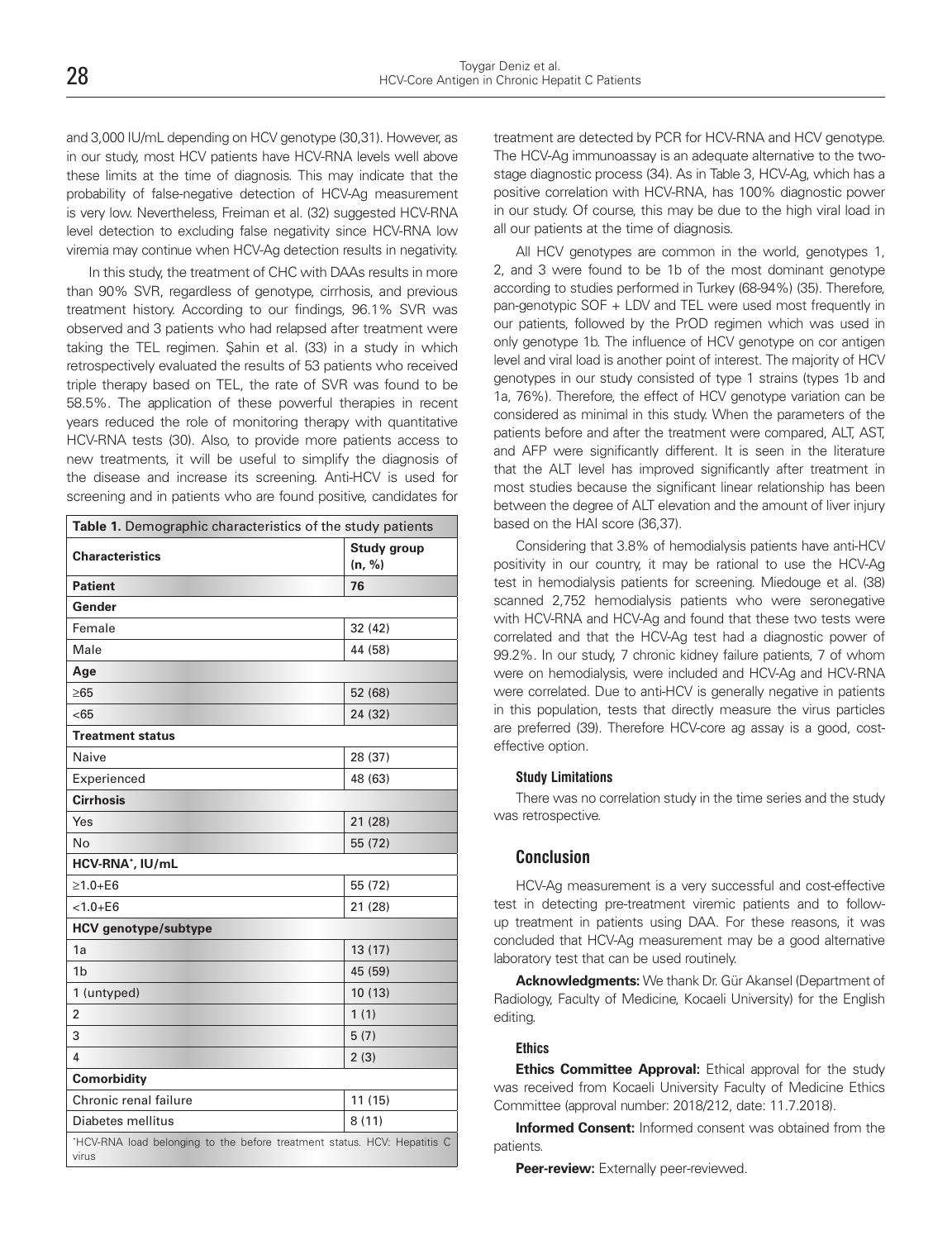| Table 2. Treatment regiments applied to patients based on previous treatment and cirrhosis                                                                           |                         |                    |                |                |  |
|----------------------------------------------------------------------------------------------------------------------------------------------------------------------|-------------------------|--------------------|----------------|----------------|--|
| <b>Treatment regiment</b>                                                                                                                                            | <b>Treatment status</b> | Non-cirrhotic, (n) | Cirrhotic, (n) | Total, (n)     |  |
| PRoD                                                                                                                                                                 | <b>Naive</b>            | 9                  | 2              | 11             |  |
|                                                                                                                                                                      | Experienced             | 3                  | <b>ND</b>      | 3              |  |
| $SOF + LDV$                                                                                                                                                          | Naive                   | 8                  | 3              | 11             |  |
|                                                                                                                                                                      | Experienced             | 3                  | 8              | 11             |  |
|                                                                                                                                                                      | Naive                   | $\overline{7}$     | <b>ND</b>      | $7\overline{}$ |  |
| $PROD + RBV$                                                                                                                                                         | Experienced             | <b>ND</b>          |                |                |  |
| $SOF + LDV + RBV$                                                                                                                                                    | Naive                   | 1                  | <b>ND</b>      |                |  |
|                                                                                                                                                                      | Experienced             | 1                  | <b>ND</b>      |                |  |
| $SOF + RBV$                                                                                                                                                          | Naive                   | 3                  | <b>ND</b>      | 3              |  |
|                                                                                                                                                                      | Experienced             | <b>ND</b>          | <b>ND</b>      | <b>ND</b>      |  |
| $Pro + RBV$                                                                                                                                                          | Naive                   | 1                  | <b>ND</b>      |                |  |
|                                                                                                                                                                      | Experienced             | <b>ND</b>          | <b>ND</b>      | <b>ND</b>      |  |
| <b>TEL</b>                                                                                                                                                           | Naive                   | 1                  | <b>ND</b>      |                |  |
|                                                                                                                                                                      | Experienced             | 10                 | 4              | 14             |  |
| <b>BOC</b>                                                                                                                                                           | Naive                   | 1                  | <b>ND</b>      |                |  |
|                                                                                                                                                                      | Experienced             | 8                  | 2              | 10             |  |
| ProD: Ritonavir boosted paritaprevir-ombitasvir and dasabuvir, SOF + LDV: Sofosbuvir/ledipasvir, RBV: Ribavirin, TEL: Telprevir, BOC: Boceprevir, ND: Not determined |                         |                    |                |                |  |

| Table 3. Laboratory parameters of the patients before and after the treatment |                                                                                                                      |                               |                       |  |  |
|-------------------------------------------------------------------------------|----------------------------------------------------------------------------------------------------------------------|-------------------------------|-----------------------|--|--|
| <b>Laboratory parameters</b>                                                  | <b>Before treatment</b><br><b>End of treatment</b><br>[mean $\pm$ SD, median (IQR)]<br>[mean $\pm$ SD, median (IQR)] |                               | Significancy, p-value |  |  |
| Anti-HCV                                                                      | 15±7.02<br>15 (12.9-15.6)                                                                                            | $14+2.32$<br>14 (13.3-14.78)  | 0.140                 |  |  |
| <b>HCV-RNA</b>                                                                | $1.2 + E7$<br>$1.8 + E8$                                                                                             | <b>ND</b>                     | < 0.0001              |  |  |
| HCV-Ag                                                                        | $3,648 \pm 5,092$<br>1627 (493-4,468)                                                                                | $0.07 + 0.31$<br>ND.          | < 0.0001              |  |  |
| <b>ALT</b>                                                                    | $40+27.09$<br>35 (21.5-50)                                                                                           | $19+13.09$<br>16 (11.75-21)   | < 0.0001              |  |  |
| <b>AST</b>                                                                    | $40+33.3$<br>$34(23-46)$                                                                                             | $22 \pm 14.2$<br>20 (14.2-24) | < 0.0001              |  |  |
| <b>INR</b>                                                                    | $1 \pm 0.11$<br>$1(0.9-1.05)$                                                                                        | $1 \pm 0.17$<br>$1(0.9-1.08)$ | 0.156                 |  |  |
| <b>AFP</b>                                                                    | $7 + 12.7$<br>$4(2.8-6.3)$                                                                                           | $3 + 2.4$<br>$3(1.8-4.08)$    | < 0.001               |  |  |

SD: Standard deviation, per: Percentil, ALT: Alanine aminotransferase, AST: Aspartate aminotransferase, INR: International normalized ratio, AFP: Alfa feto protein, ND: Not determined

| <b>Table 4.</b> Comparison of patients' HCV-RNA, HCV-Ag and anti-HCV values before treatment |                               |         |                        |         |                               |         |  |
|----------------------------------------------------------------------------------------------|-------------------------------|---------|------------------------|---------|-------------------------------|---------|--|
| Parameter                                                                                    | <b>HCV-RNA</b>                |         | <b>HCV-Ag</b>          |         | anti-HCV                      |         |  |
|                                                                                              | <b>Correlation coenffient</b> | p-value | Correlation coenffient | p-value | <b>Correlation coenffient</b> | p-value |  |
| <b>HCV-RNA</b>                                                                               | -                             |         | 0.419                  | < 0.001 | 0.029                         | 0.805   |  |
| HCV-Aq                                                                                       | 0.419                         | < 0.001 | -                      |         | 0.122                         | 0.302   |  |
| anti-HCV                                                                                     | 0.029                         | 0.805   | 0.122                  | 0.302   | $\overline{\phantom{0}}$      |         |  |
| HCV: Hepatitis C virus                                                                       |                               |         |                        |         |                               |         |  |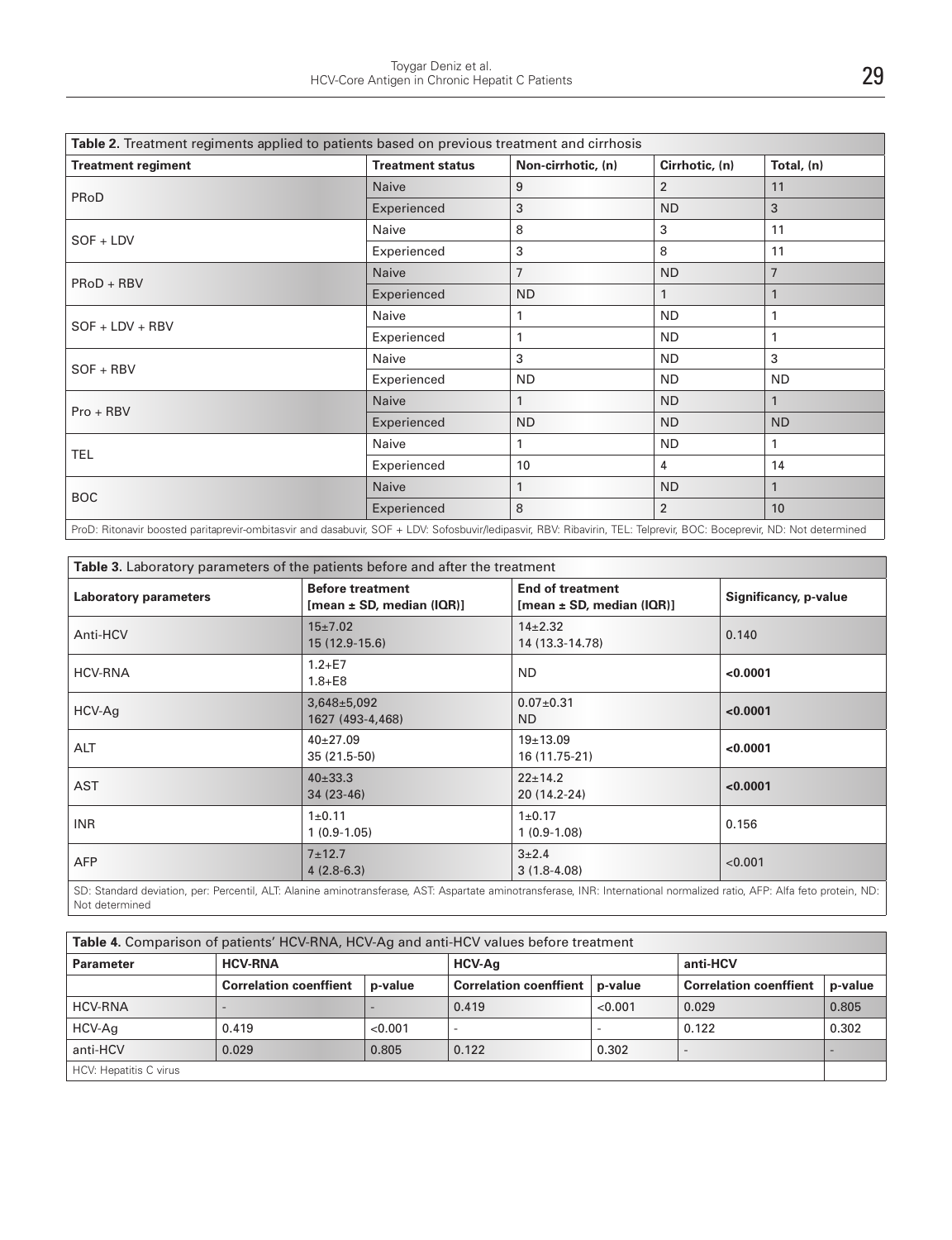#### **Authorship Contributions**

Concept: M.T.D., S.A., M.S., G.S.T., E.A., Design: S.A., Data Collection or Processing: S.A., M.T.D., Analysis or Interpretation: S.A., Literature Search: S.A., Writing: S.A.

**Conflict of Interest:** No conflict of interest was declared by the authors.

**Financial Disclosure:** The authors declare no financial support.

## **References**

- 1. Lavanchy D. The global burden of hepatitis C. Liver Int. 2009;29 (Suppl 1):74-81.
- 2. Alter MJ. Epidemiology of hepatitis C virus infection. World J Gastroenterol. 2007;13:2436-2441.
- 3. Tozun N, Ozdogan O, Cakaloglu Y, Idilman R, Karasu Z, Akarca U, Kaymakoglu S, Ergonul O. Seroprevalence of hepatitis B and C virus infections and risk factors in Turkey: a fieldwork TURHEP study. Clin Microbiol Infect. 2015;21:1020-1026.
- 4. Razavi H, Waked I, Sarrazin C, Myers RP, Idilman R, Calinas F, Vogel W, Mendes Correa MC, Hézode C, Lázaro P, Akarca U, Aleman S, Balık I, Berg T, Bihl F, Bilodeau M, Blasco AJ, Brandão Mello CE, Bruggmann P, Buti M, Calleja JL, Cheinquer H, Christensen PB, Clausen M, Coelho HS, Cramp ME, Dore GJ, Doss W, Duberg AS, El-Sayed MH, Ergör G, Esmat G, Falconer K, Félix J, Ferraz ML, Ferreira PR, Frankova S, García-Samaniego J, Gerstoft J, Giria JA, Gonçales FL Jr, Gower E, Gschwantler M, Guimarães Pessôa M, Hindman SJ, Hofer H, Husa P, Kåberg M, Kaita KD, Kautz A, Kaymakoglu S, Krajden M, Krarup H, Laleman W, Lavanchy D, Marinho RT, Marotta P, Mauss S, Moreno C, Murphy K, Negro F, Nemecek V, Örmeci N, Øvrehus AL, Parkes J, Pasini K, Peltekian KM, Ramji A, Reis N, Roberts SK, Rosenberg WM, Roudot-Thoraval F, Ryder SD, Sarmento-Castro R, Semela D, Sherman M, Shiha GE, Sievert W, Sperl J, Stärkel P, Stauber RE, Thompson AJ, Urbanek P, Van Damme P, van Thiel I, Van Vlierberghe H, Vandijck D, Wedemeyer H, Weis N, Wiegand J, Yosry A, Zekry A, Cornberg M, Müllhaupt B, Estes C. The present and future disease burden of hepatitis C virus (HCV) infection with today's treatment paradigm. J Viral Hepat. 2014;21(Suppl 1):34-59.
- 5. Tanaka E, Ohue C, Aoyagi K, Yamaguchi K, Yagi S, Kiyosawa K, Alter HJ. Evaluation of a new enzyme immunoassay for hepatitis C virus (HCV) core antigen with clinical sensitivity approximating that of genomic amplification of HCV RNA. Hepatology. 2000;32:388-393.
- 6. Aoyagi K, Ohue C, Iida K, Kimura T, Tanaka E, Kiyosawa K, Yagi S. Development of a simple and highly sensitive enzyme immunoassay for hepatitis C virus core antigen. J Clin Microbiol. 1999;37:1802- 1808.
- 7. Seme K, Poljak M, Babic DZ, Mocilnik T, Vince A. The role of core antigen detection in management of hepatitis C: a critical review. J Clin Virol. 2005;32:92-101.
- 8. Pol S, Lagaye S. The remarkable history of the hepatitis C virus. Microbes Infect. 2019;21:263-270.
- 9. Morgan RL, Baack B, Smith BD, Yartel A, Pitasi M, Falck-Ytter Y. Eradication of hepatitis C virus infection and the development of hepatocellular carcinoma: a meta-analysis of observational studies. Ann Intern Med. 2013;158:329-337.
- 10. WHO Guidelines on Hepatitis B and C Testing (2017) (Access date: 05.10.2021). http://apps.who.int/iris/bitstre am/10665/254621/1/9789241549981-eng.pdf?ua=1
- 11. European Association for Study of Liver. EASL Clinical Practice Guidelines: management of hepatitis C virus infection. J Hepatol. 2014;60:392-420.
- 12. Sağlık Uygulama Tebliği Güncellemesi (2019). (Access date: 05.10.2021). https://www.teb.org.tr/news
- 13. Ishak K, Baptista A, Bianchi L, Callea F, De Groote J, Gudat F, Denk H, Desmet V, Korb G, MacSween RN, et al. Histological grading and staging of chronic hepatitis. J Hepatol. 1995;22:696-699.
- 14. Morota K, Fujinami R, Kinukawa H, Machida T, Ohno K, Saegusa H, Takeda K. A new sensitive and automated chemiluminescent microparticle immunoassay for quantitative determination of hepatitis C virus core antigen. J Virol Methods. 2009;157:8-14.
- 15. Mederacke I, Wedemeyer H, Ciesek S, Steinmann E, Raupach R, Wursthorn K, Manns MP, Tillmann HL. Performance and clinical utility of a novel fully automated quantitative HCV-core antigen assay. J Clin Virol. 2009;46:210-215.
- 16. Ross RS, Viazov S, Salloum S, Hilgard P, Gerken G, Roggendorf M. Analytical performance characteristics and clinical utility of a novel assay for total hepatitis C virus core antigen quantification. J Clin Microbiol. 2010;48:1161-1168.
- 17. Medici MC, Furlini G, Rodella A, Fuertes A, Monachetti A, Calderaro A, Galli S, Terlenghi L, Olivares M, Bagnarelli P, Costantini A, De Conto F, Sainz M, Galli C, Manca N, Landini MP, Dettori G, Chezzi C. Hepatitis C virus core antigen: analytical performances, correlation with viremia and potential applications of a quantitative, automated immunoassay. J Clin Virol. 2011;51:264-269.
- 18. Ottiger C, Gygli N, Huber AR. Detection limit of architect hepatitis C core antigen assay in correlation with HCV RNA, and renewed confirmation algorithm for reactive anti-HCV samples. J Clin Virol. 2013;58:535-540.
- 19. Bouvier-Alias M, Patel K, Dahari H, Beaucourt S, Larderie P, Blatt L, Hezode C, Picchio G, Dhumeaux D, Neumann AU, McHutchison JG, Pawlotsky JM. Clinical utility of total HCV core antigen quantification: a new indirect marker of HCV replication. Hepatology. 2002;36:211-218.
- 20. Heidrich B, Pischke S, Helfritz FA, Mederacke I, Kirschner J, Schneider J, Raupach R, Jäckel E, Barg-Hock H, Lehner F, Klempnauer J, von Hahn T, Cornberg M, Manns MP, Ciesek S, Wedemeyer H. Hepatitis C virus core antigen testing in liver and kidney transplant recipients. J Viral Hepat. 2014;21:769-779.
- 21. Chevaliez S, Soulier A, Poiteau L, Bouvier-Alias M, Pawlotsky JM. Clinical utility of hepatitis C virus core antigen quantification in patients with chronic hepatitis C. J Clin Virol. 2014;61:145-148.
- 22. Freiman JM, Tran TM, Schumacher SG, White LF, Ongarello S, Cohn J, Easterbrook PJ, Linas BP, Denkinger CM. Hepatitis C Core Antigen Testing for Diagnosis of Hepatitis C Virus Infection: A Systematic Review and Meta-analysis. Ann Intern Med. 2016;165:345-355.
- 23. Kesli R, Polat H, Terzi Y, Kurtoglu MG, Uyar Y. Comparison of a newly developed automated and quantitative hepatitis C virus (HCV) core antigen test with the HCV-RNA assay for clinical usefulness in confirming anti-HCV results. J Clin Microbiol. 2011;49:4089-4093.
- 24. Ergünay K, Sener B, Alp A, Karakaya J, Hasçelik G. Utility of a commercial quantitative hepatitis C virus core antigen assay in a diagnostic laboratory setting. Diagn Microbiol Infect Dis. 2011;70:486-491.
- 25. EASL Recommendations on Treatment of Hepatitis C 2016. J Hepatol. 2017;66:153-194.
- 26. Muerhoff AS, Jiang L, Shah DO, Gutierrez RA, Patel J, Garolis C, Kyrk CR, Leckie G, Frank A, Stewart JL, Dawson GJ. Detection of HCV core antigen in human serum and plasma with an automated chemiluminescent immunoassay. Transfusion. 2002;42:349-356.
- 27. Shah DO, Chang CD, Jiang LX, Cheng KY, Muerhoff AS, Gutierrez RA, Leary TP, Desai SM, Batac-Herman IV, Salbilla VA, Haller AS, Stewart JL, Dawson GJ. Combination HCV core antigen and antibody assay on a fully automated chemiluminescence analyzer. Transfusion. 2003;43:1067-1074.
- 28. Mederacke I, Wedemeyer H, Ciesek S, Steinmann E, Raupach R, Wursthorn K, Manns MP, Tillmann HL. Performance and clinical utility of a novel fully automated quantitative HCV-core antigen assay. J Clin Virol. 2009;46:210-215.
- 29. Hassanin TM, Abdelraheem EM, Abdelhameed S, Abdelrazik M, Fouad YM. Detection of hepatitis C virus core antigen as an alternative